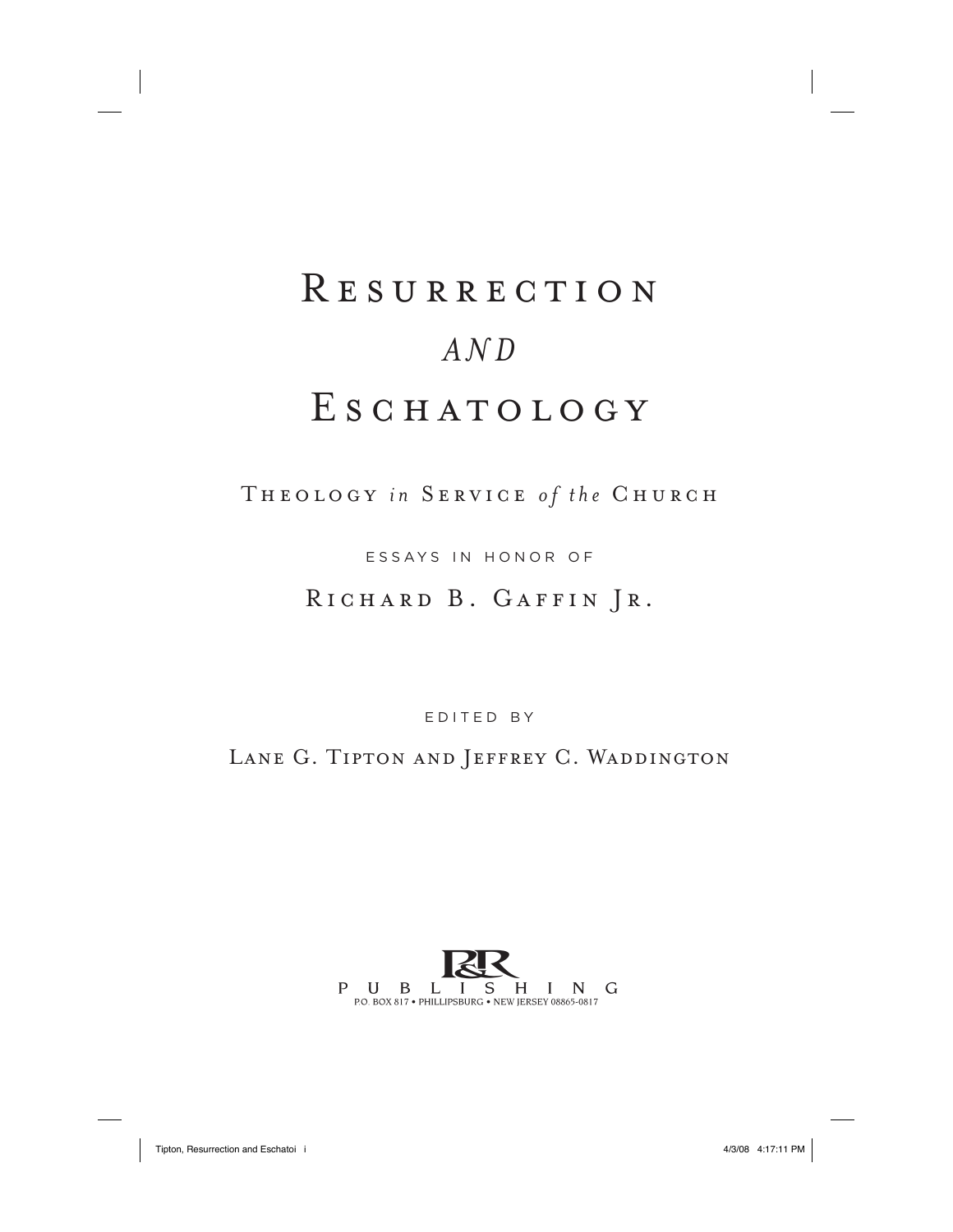© 2008 by Lane G. Tipton and Jeffrey C. Waddington

All rights reserved. No part of this book may be reproduced, stored in a retrieval system, or transmitted in any form or by any means—electronic, mechanical, photocopy, recording, or otherwise—except for brief quotations for the purpose of review or comment, without the prior permission of the publisher, P&R Publishing Company, P.O. Box 817, Phillipsburg, New Jersey 08865–0817.

Scripture quotations in chapters 1, 3, 6, 11, 15, and 20–22 are from The Holy Bible, English Standard Version, copyright © 2001 by Crossway Bibles, a division of Good News Publishers. Used by permission. All rights reserved.

Scripture quotations in chapters 2 and 4 are from the HOLY BIBLE, NEW INTERNATIONAL VERSION®. NIV®. Copyright © 1973, 1978, 1984 by International Bible Society. Used by permission of Zondervan Publishing House. All rights reserved.

Scripture quotations in chapters 5, 7, 8, and 14 are from the NEW AMERICAN STANDARD BIBLE®. Copyright © 1960, 1962, 1963, 1968, 1971, 1972, 1973, 1975, 1977, 1995 by The Lockman Foundation. Used by permission.

All other Scripture quotations, unless otherwise noted, are the author's own translation.

Italics within Scripture quotations indicate emphasis added.

Printed in the United States of America

### **Library of Congress Cataloging-in-Publication Data**

Resurrection and eschatology : theology in service of the church : essays in honor of Richard B. Gaffin, Jr. / edited by Lane G. Tipton and Jeffrey C. Waddington. p. cm. Includes bibliographical references. ISBN 978–1–59638–126–1 (cloth) 1. Reformed Church—Doctrines. 2. Orthodox Presbyterian Church—Doctrines. 3. Theology. 4. Gaffin, Richard B. I. Gaffin, Richard B. II. Tipton, Lane G. III. Waddington, Jeffrey C., 1964–

BX9422.5.R47 2008 230'.51—dc22

2008007805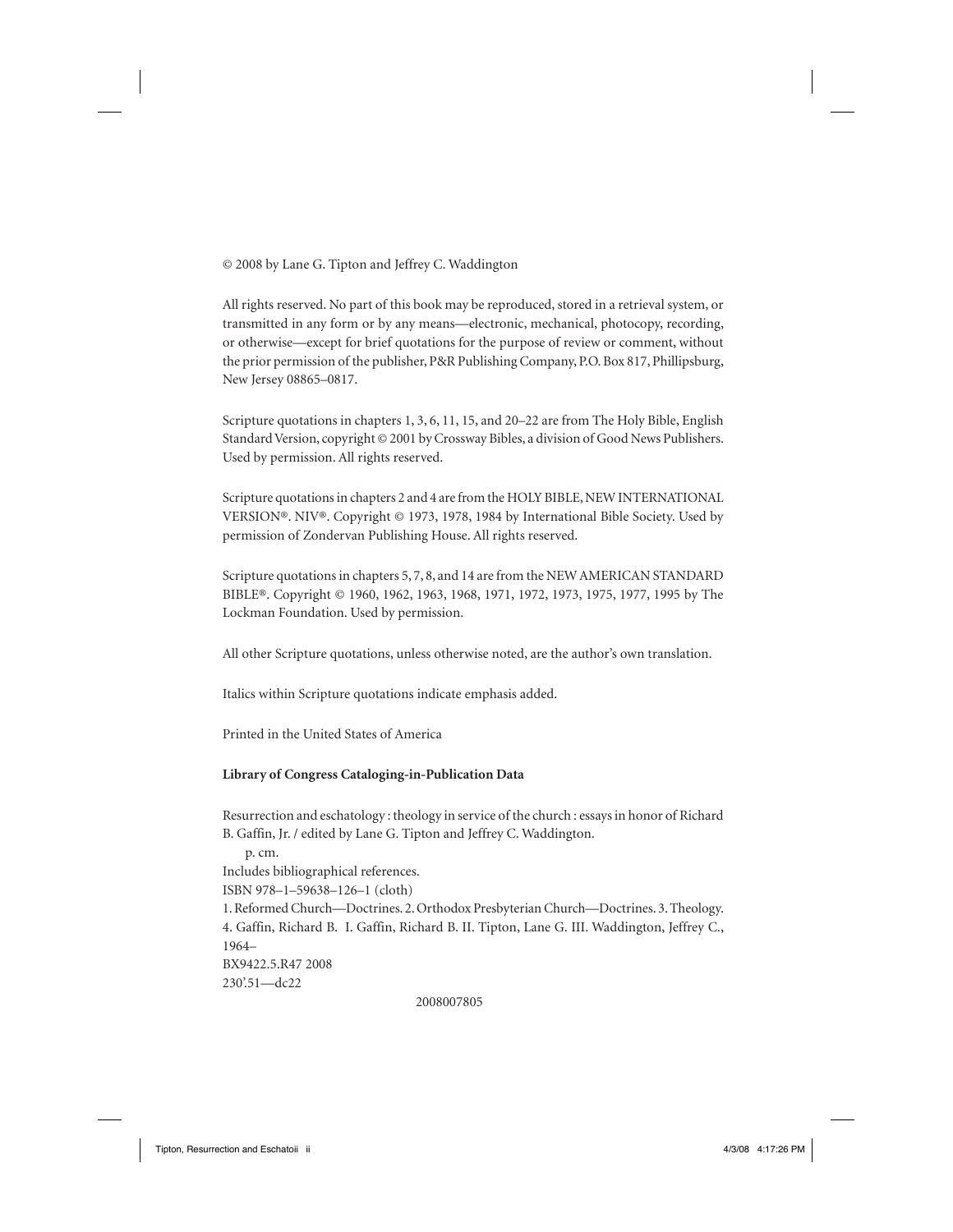### Contents

 Foreword vii *Carl R. Trueman*

 Introduction xi *Lane G. Tipton*

Abbreviations xv

A Personal Word from Herman Ridderbos xix

### **Part One: Studies in Biblical and Systematic Theology**

- 1. The Function of Romans 7:13–25 in Paul's Argument for the Law's Impotence and the Spirit's Power, and Its Bearing on the Identity of the Schizophrenic "I" 3 *Dennis E. Johnson*
- 2. Psalm 110: An Exegetical and Canonical Approach 60 *Bruce K. Waltke*
- 3. The Quest for Wisdom 86 *Vern Sheridan Poythress*
- 4. Biblical-Theological Ruminations on Psalm 1 115 *D. A. Carson*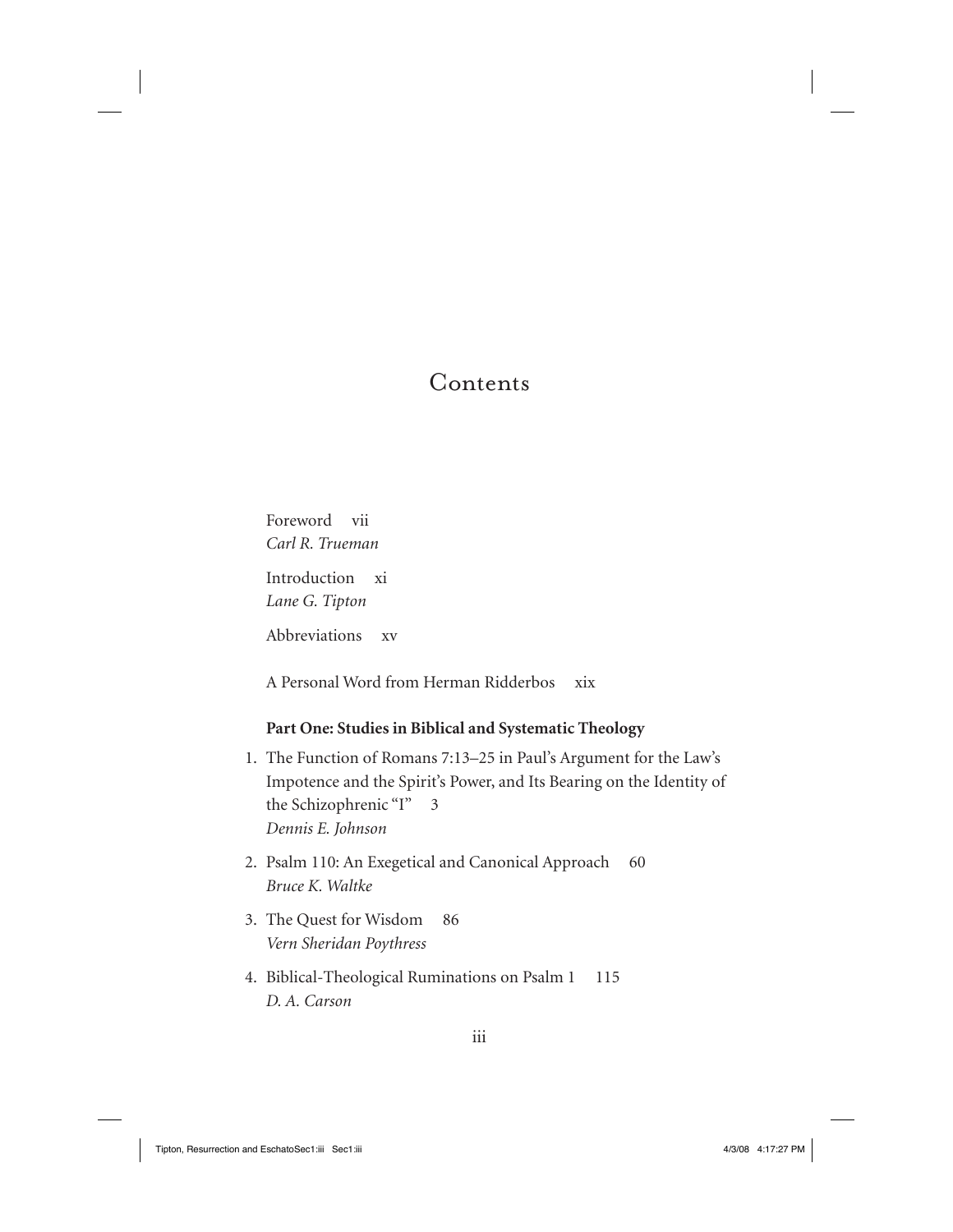### CONTENTS

- 5. A Specific Problem Confronting the Authority of the Bible: Should the New Testament's Claim That the Prophet "Isaiah" Wrote the Whole Book of Isaiah Be Taken at Face Value? 135 *G. K. Beale*
- 6. Christology in Colossians 1:15–20 and Hebrews 1:1–4: An Exercise in Biblico-Systematic Theology 177 *Lane G. Tipton*
- 7. God's Speech in These Last Days: The New Testament Canon as an Eschatological Phenomenon 203 *C. E. Hill*
- 8. The First and Last Son: Christology and Sonship in Pauline Soteriology 255 *David B. Garner*

### **Part Two: Studies in Historical and Polemical Theology**

- 9. "The Infallible Rule of Interpretation of Scripture": The Hermeneutical Crisis and the Westminster Standards 283 *Peter A. Lillback*
- 10. Reason, History, and Revelation: Biblical Theology and the Enlightenment 340 *William D. Dennison*
- 11. "Something Much Too Plain To Say": A Systematic Theological Apologetic 361 *K. Scott Oliphint*
- 12. Geerhardus Vos and Culture 383 *William Edgar*
- 13. A Millennial Genealogy: Joseph Mede, Jonathan Edwards, and Old Princeton 396 *Jeffrey K. Jue*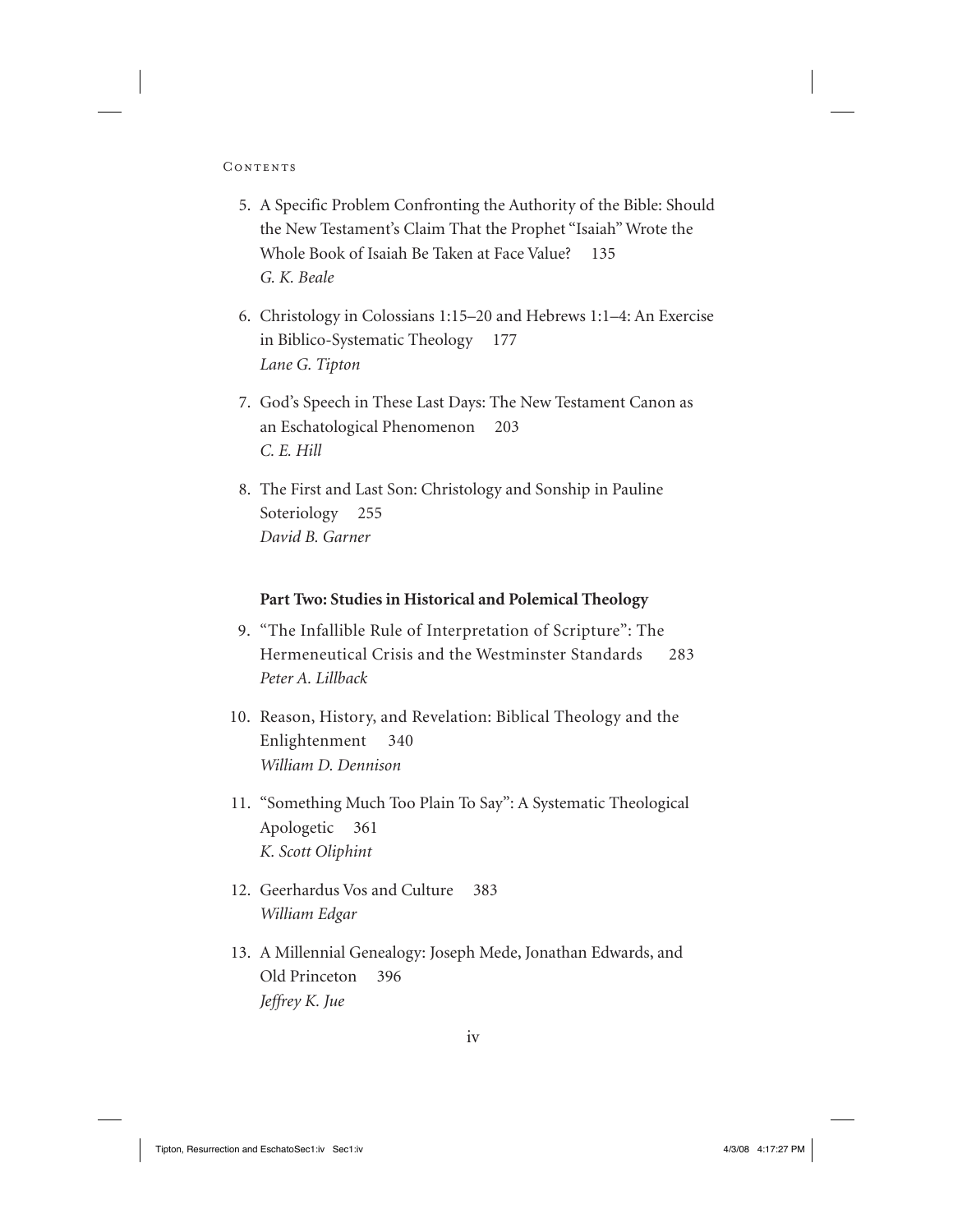### CONTENTS

- 14. Christ and the Spirit: The Meaning and Promise of a Reformed Idea 424 *Mark A. Garcia*
- 15. On the Antiquity of Biblical Theology 443 *J. V. Fesko*
- 16. Jonathan Edwards's "Ambiguous and Somewhat Precarious" Doctrine of Justification? 478 *Jeffrey C. Waddington*

### **Part Three: Studies in Pastoral Theology**

- 17. Oliver Bowles on the Life and Ministry of the Evangelical Pastor 501 *Translated by Jonathan B. Rockey and Philip G. Ryken*
- 18. Calvin's Theology of Certainty 513 *David B. McWilliams*
- 19. Calvin on Baptism: Baptismal Regeneration or the *Duplex Loquendi Modus*? 534 *James J. Cassidy*
- 20. Preaching by Faith, Not by Sight: A Sermon on 2 Corinthians 5:5 555 *John Currie*
- 21. He Offered Up Himself: A Sermon on Hebrews 7:27-28 565 *William F. Snodgrass*
- 22. Filling Up Christ's Afflictions: A Sermon on Colossians 1:24–29 570 *Eric B. Watkins*

 Appendix: A Comprehensive Bibliography of Publications by Richard B. Gaffin Jr. 577 *Danny E. Olinger and John R. Muether*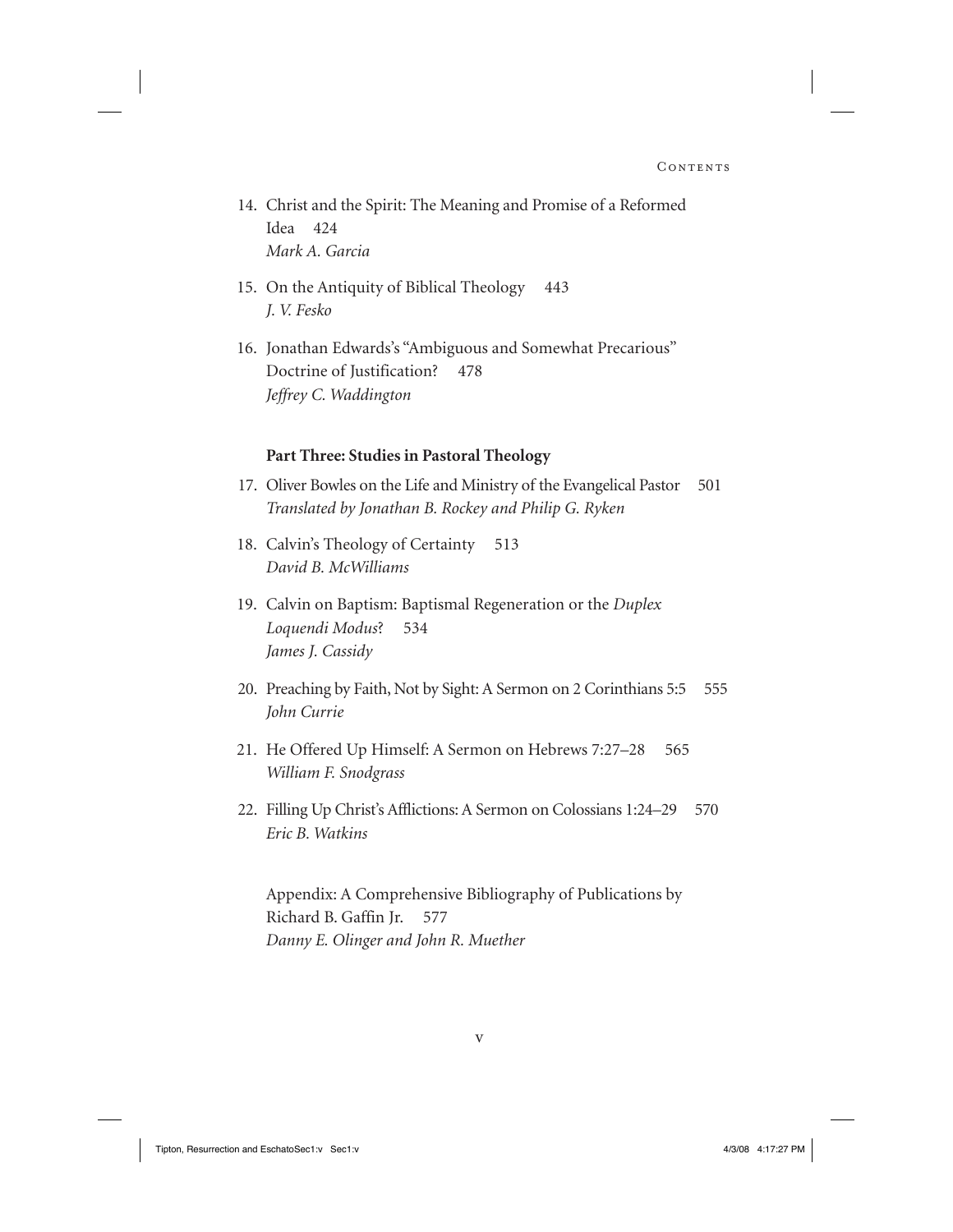Tipton, Resurrection and EschatoSec1:vi Sec1:vi ipton,  $4/3/08$  4:17:28 PM /3/08 4:17:28 PM /3/08 4:17:28 PM /3/08 4:17:28 PM /3/08 4:17:28 PM /3/08 4:17:28 PM /3/08 4:17:28 PM /3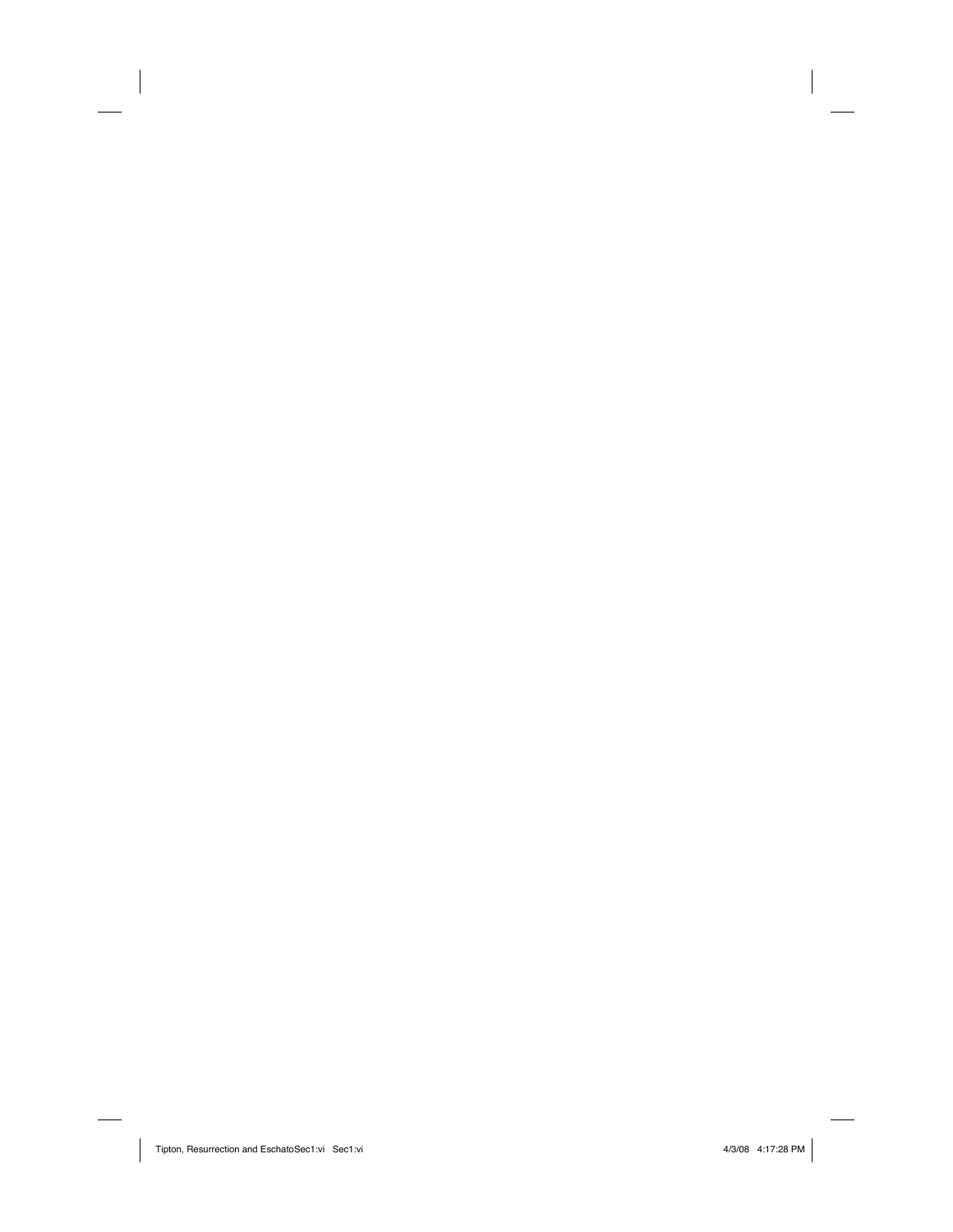## Foreword: Little Exercises by Theologians Young and Old

THEOLOGY IS, as the word suggests, talk about God; it therefore arises out of God's own revelatory speech to human beings; and God is thus always the subject, not the object, of theology. In addition, the context for theology is the church, the community of the faithful who hears God's words in faith and respond to him in a manner regulated and informed by the priority of divine speech. This was the intentional approach of all the great pre-Enlightenment church theologians, who sought to move in faith from scriptural text through exegesis to doctrinal synthesis and application, and to do it all within the context of the church herself.

Today, of course, much that passes for "theology" does not actually correspond to what I have just described. University theology departments pursue a discipline which, by and large, they regard as incoherent in terms of its classical conception. Indeed, the unity of the university discipline is found more in the administrative structures within which theological teaching takes place—in other words, in an external rationale rather than in any internal principle. Once the uniqueness of Scripture had been denied, whether theoretically or practically—it makes no difference—the whole reason for Christian theology to be seen as a unified, coherent discipline simply disappeared. And once theology had been removed from the church, its whole purpose—that of guarding and explicating the faith once delivered, and of thus edifying the saints—was radically subverted and transformed into something more abstract and, inevitably, more nebulous.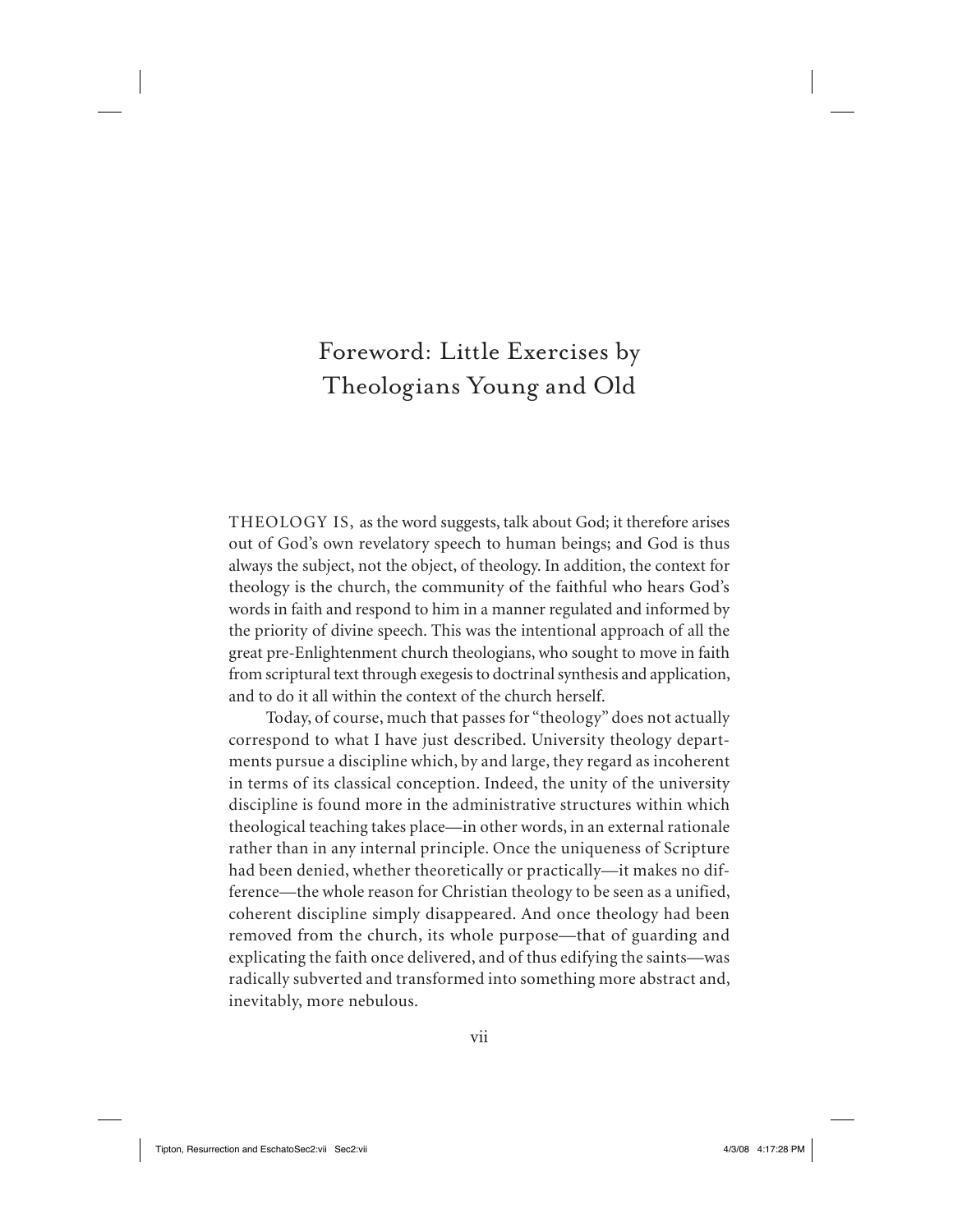### **FOREWORD**

Richard B. Gaffin Jr.'s academic life has, of course, been profoundly counter-cultural in this regard: for him, theology is rooted in, and regulated by, God's uniquely authoritative revelation. In Scripture, the Father has spoken; it is not for the children to question what he says but rather to explicate it, apply it, and, when necessary, to defend it. Dr. Gaffin has also lived out his professional life in the context of the church: the terminus of his work has not been profundity or originality for their own sakes, though he has made contributions which are both profound and original. Rather, his work has been consistently aimed at the upbuilding of the church, an upbuilding which uses scholarly excellence as a means to an end and which takes with the utmost seriousness the statements and methods that the church herself has sanctioned over the years as reflecting sound patterns of words and God-honoring procedures. It is thus fitting that the collection of essays which have been commissioned in his honor should reflect the same set of priorities. Coming variously from the pens of biblical scholars, systematicians, church historians, and perhaps most importantly of all, churchmen and preachers, these contributions demonstrate that the tradition of theologizing in and for the church, that of real faith seeking true understanding, is not dead.

We live in an age where taste, not truth, holds sway; or, perhaps better, we live in an age where taste is truth. Thus, to claim truth relative to God is distasteful because it automatically implies that some other position is wrong or inferior. This has had a baneful effect on modern theology, systematic and biblical. Some today delight in the quintessential postmodern aesthetics of tension, uncertainty, and systematic agnosticism; others seem positively delighted to surrender their virtue to the disciplinary fragmentation of the modern scholarly cults of specialization, with their elitism and quasi-Gnostic attitude to criticism which comes from outside their specific guilds. Still others might posit a radical separation of biblical and systematic theology which functions in practice as a virtual theory of double truth rooted in what one friend calls "the genre trick"—that academic *deus ex machina* which can be wheeled in at any point to avoid a particularly pressing question about truth or coherence; and yet others see novelty and innovation as the essence of true theology, buying into cultural paradigms which are lethal to the preservation, proclamation, and propagation of the gospel. *Church* theologians, however, are cut from a different cloth: they rejoice in the cross-fertilization of their work by others and are happy to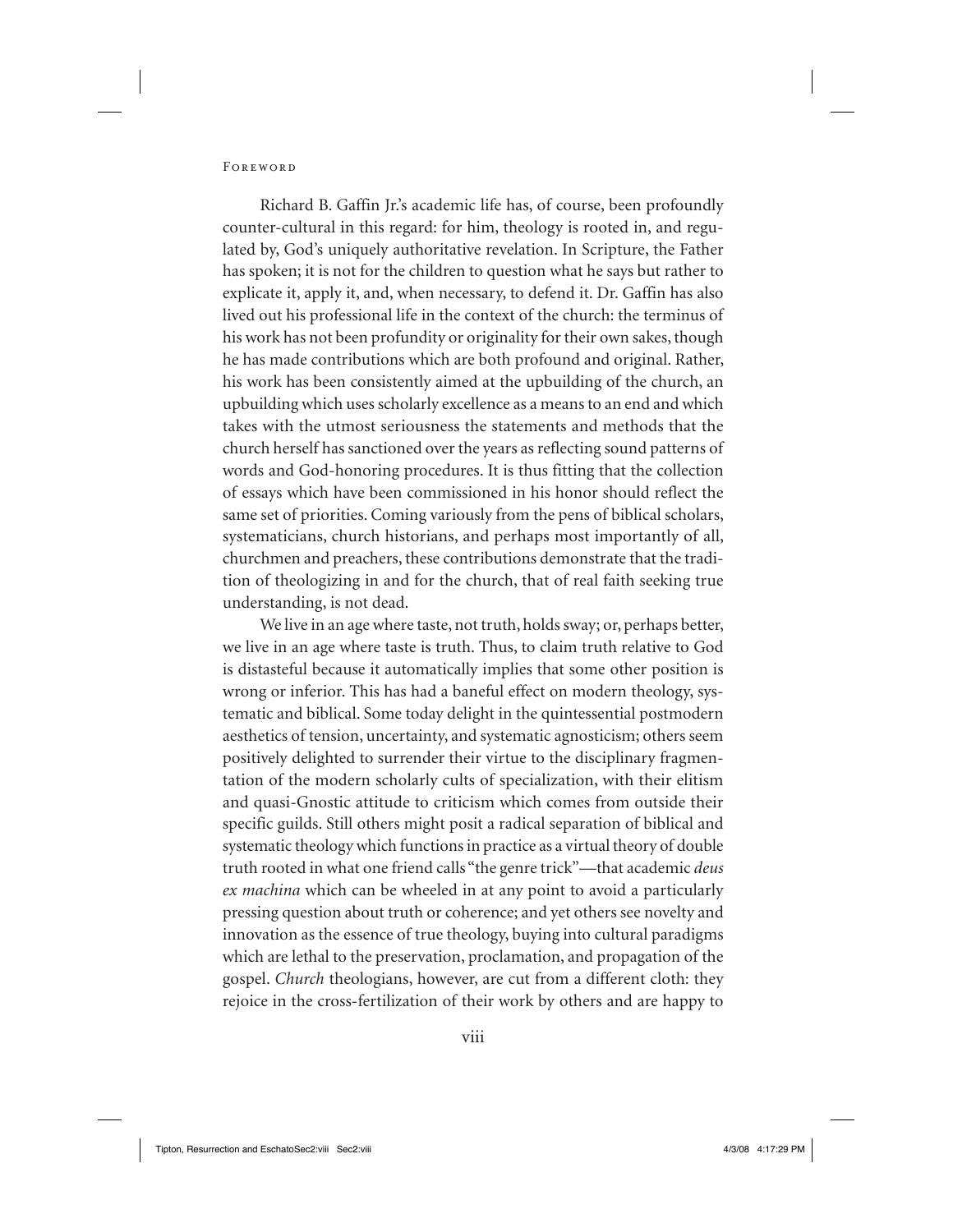#### **FOREWORD**

lay their work open not only to the scrutiny of their chosen guild but of the church in general, and to see their individual contributions as combining together with those of others to clarify and strengthen the church's ongoing, historic, certain, and firm declaration of the gospel.

It is in this spirit that the following essays are offered. They are each contributions designed for the upbuilding of Christ's church, whether by way of original biblical scholarship or pungent application of Scripture in preaching. As such, they serve not simply the material function of adding to the great tradition of Christian literature which the church has at her disposal for the encouragement and strengthening of God's people; they also offer patterns of how thoughtful theologizing can and should be done in the present age.

Those looking for the thrill of the new, the doubtful, or the iconoclastic should look elsewhere. These essays are offered in a different spirit, that of humility and a desire to be faithful to those little, simple things of the faith once for all delivered to the church, things which can be grasped by a child and yet which take more than a lifetime to master. Indeed, perhaps that spirit of submission to the life and mission of the church, and its contrast to those for whom cleverness is an end in itself, is captured nowhere better than by the great Martin Luther in his introduction to his Large Catechism:

As for myself, let me say that I, too, am a doctor and a preacher—yes, and as learned and experienced as any of those who act so high and mighty. Yet I do as a child who is being taught the Catechism. Every morning, and whenever else I have time, I read and recite word for word the Lord's Prayer, the Ten Commandments, the Creed, the Psalms, etc. I must still read and study the Catechism daily, yet I cannot master it as I wish, but must remain a child and pupil of the Catechism, and I do it gladly. These dainty, fastidious fellows would like quickly, with one reading, to become doctors above all doctors, to know all there is to be known. Well, this, too, is a sure sign that they despise both their office and the people's souls, yes, even God and his Word. They need not fear a fall, for they have already fallen all too horribly. What they need is to become children and begin learning their ABC's, which they think they have outgrown long ago. Therefore, I beg these lazy-bellies and presumptuous saints, for God's sake, to get it into their heads that they are not really and truly such learned and great doctors as they think. I implore them not to imagine that they have learned these parts of the Catechism perfectly, or at least sufficiently, even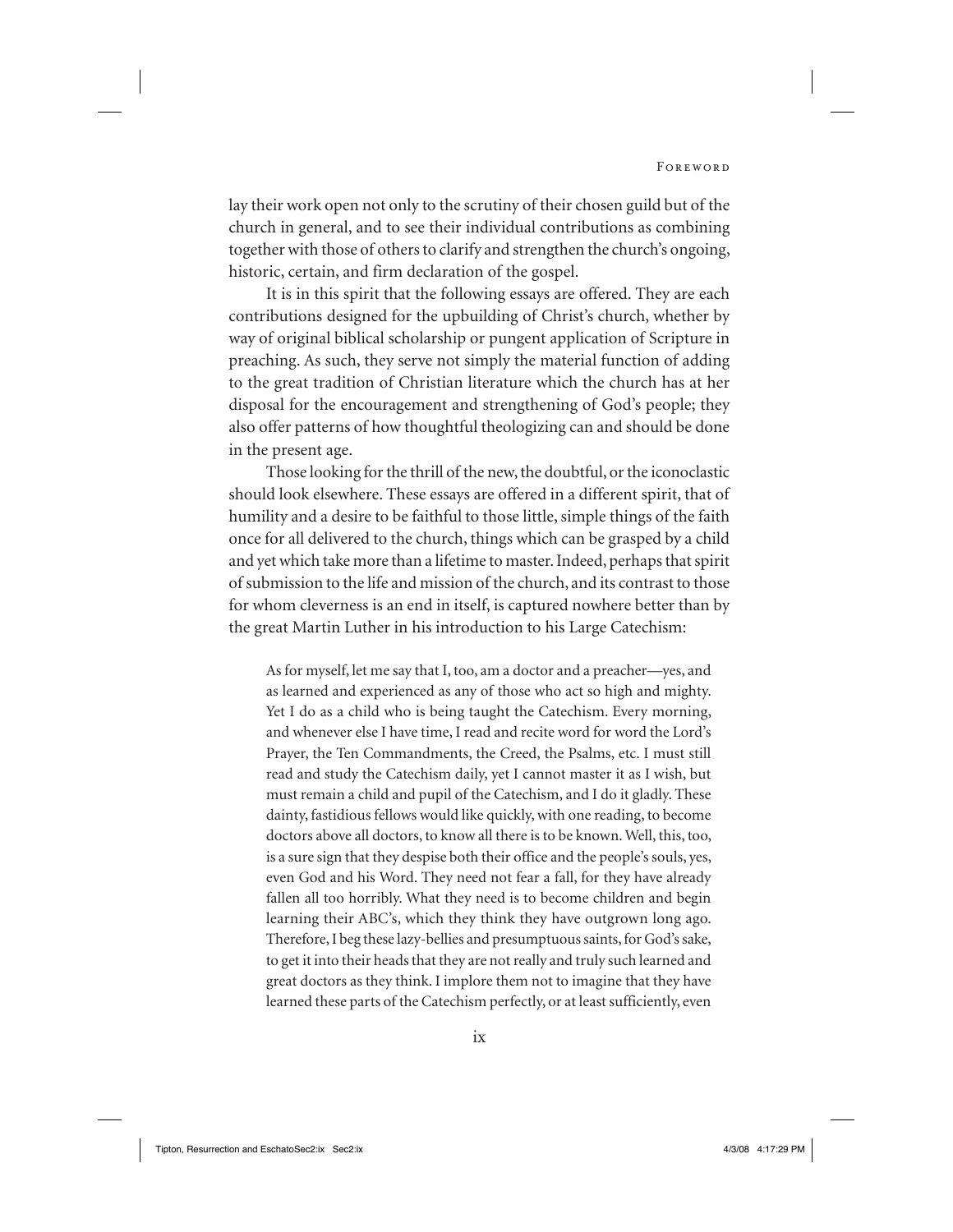### Foreword

though they think they know them ever so well. Even if their knowledge of Catechism were perfect (though that is impossible in this life), yet it is highly profitable and fruitful daily to read it and make it the subject of meditation and conversation. In such reading, conversation, and meditation the Holy Spirit is present and bestows ever new and greater light and fervor, so that day by day we relish and appreciate the Catechism more greatly. This is according to Christ's promise in Matt. 18:20, "Where two or three are gathered in my name, there am I in the midst of them."1

Amen. So let it be.

Carl R. Trueman

1. Tappert, Theodore G.: *The Book of Concord: The Confessions of the Evangelical Lutheran Church* (Philadelphia: Fortress Press, 2000), 359.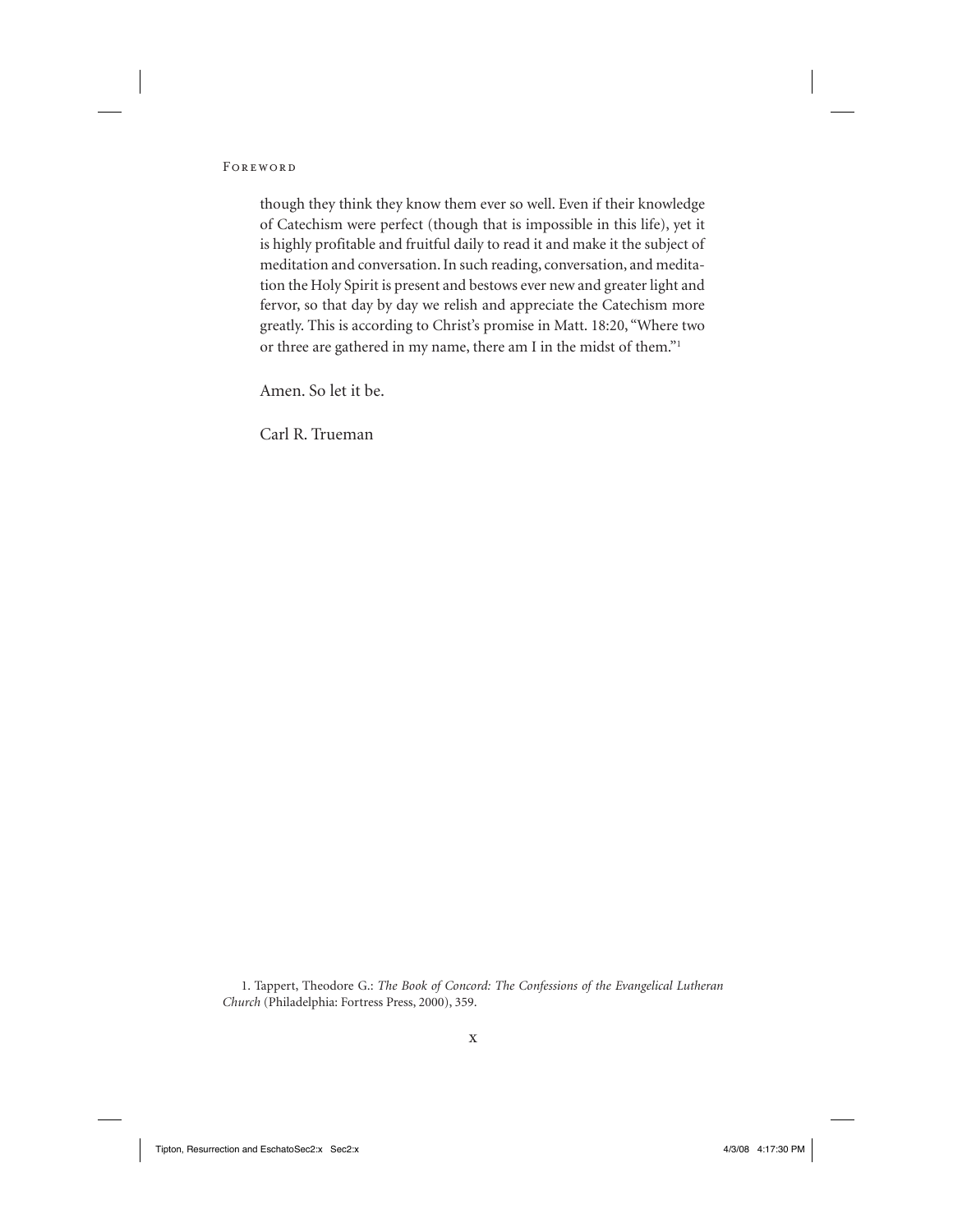### Introduction: A Tribute to Richard B. Gaffin Jr.

AS HERMAN RIDDERBOS indicates in his personal word at the beginning of this volume, Dr. Richard B. Gaffin Jr. has reached a milestone in his distinguished career. On this occasion, the contributors to this volume are delighted to present this festschrift, honoring Dr. Gaffin for his tireless service to Jesus Christ in the Orthodox Presbyterian Church and at Westminster Theological Seminary.

Dr. Gaffin was born in Peiping (now Beijing), China, on July 7, 1936, to missionaries in the Orthodox Presbyterian Church. He received a BA from Calvin College, and pursued graduate theological studies at Westminster Theological Seminary, where he received a BD in 1961, a ThM in 1962, and a ThD in 1969. He also studied for one year at Georg-August Universität, Göttingen (1962–63) and joined Westminster's faculty in 1965, where he has taught with distinction for over forty years.

Dr. Gaffin is, first and foremost, a churchman. His service to the Orthodox Presbyterian Church is astounding, especially in light of his numerous seminary responsibilities. He has the longest continuous presidency of a standing committee in OPC history (Committee on Foreign Missions, 1969–present; president 1972–76) and has also served on the Committee on Ecumenicity and Interchurch Relations (1989–2004). He has served on the following special committees: Committee on Sabbath Matters (1969–72); Committee on Scripture and Inspiration (1969–72; chairman); Committee on Proof Texts for the Shorter Catechism (1971–78); Committee on Baptism of the Holy Spirit (1975–76); Committee on Baptism and the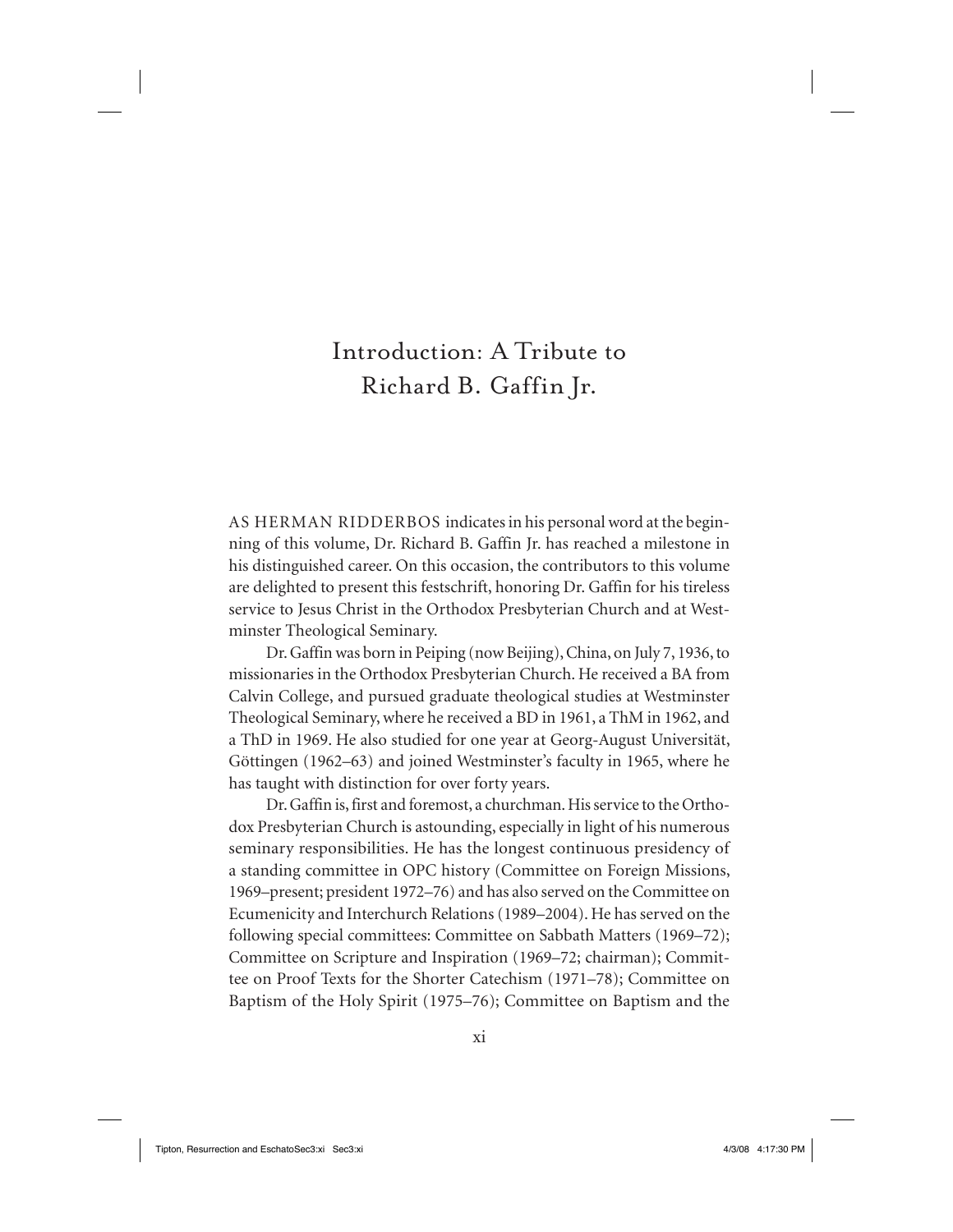### Introduction

Gifts of the Holy Spirit (1977); Committee on Reformed Ecumenical Synod Matters (1973–87; chairman, 1986); Committee on Principles of Diaconal Ministry (1980); Committee to Study the History and Development of the OPC (1982); Committee on Hermeneutics (1984); Committee on the Hermeneutics of Women in Office (1985–87); Committee to Study the Involvement of Men and Women in Places of Leadership in Worship Services (1988–89); Committee on the Involvement of Unordained Persons in the Regular Worship Services of the Church (1990–91); Committee to Study the Method of Admission to the Lord's Supper (1991–93); Committee on the Doctrine of Justification (2004–06). He also moderated the 51st General Assembly of the OPC in 1984 and served as a commissioner to the General Assembly twenty-four times.

But Dr. Gaffin is not only a churchman; he is also a theologian of the highest order. Among Reformed interpreters of Scripture in the twentieth and twenty-first centuries, Dr. Gaffin stands out as a giant. Finding peers only in theologians such as B. B. Warfield, Geerhardus Vos, Herman Ridderbos, John Murray, and M. G. Kline, Gaffin has introduced generations of students to the riches of Reformed biblical and systematic theology.

From the earliest stages of his career, Gaffin demonstrated a mastery of the biblical material that would distinguish him as a uniquely gifted exegete and theologian. His doctoral dissertation, entitled *The Centrality of the Resurrection: A Study in Paul's Soteriology*, which was later published under the title *Resurrection and Redemption: A Study in Paul's Soteriology*, <sup>1</sup> significantly advances Reformed scholarship in the area of biblical soteriology. In that volume he corrects a longstanding lack of attention in Reformed theology with regard to the resurrection of Jesus Christ, particularly its bearing on the structure and nature of the once-for-all accomplishment of redemption *by* Christ and its application to believers *in* Christ. His *Perspectives on Pentecost: New Testament Teaching on the Gifts of the Holy Spirit* constitutes another seminal work that both develops and defends the cessationist view of tongues and prophecy in the apostolic age. Gaffin's sensitivity to the bearing of biblical theology on various *loci* in systematic theology is evident in both of these landmark works.

But Gaffin is not merely a constructive theologian who has advanced the Reformed tradition in stimulating and orthodox ways. He is also a

<sup>1.</sup> Full bibliographic information for this and all of Gaffin's publications may be found in the appendix.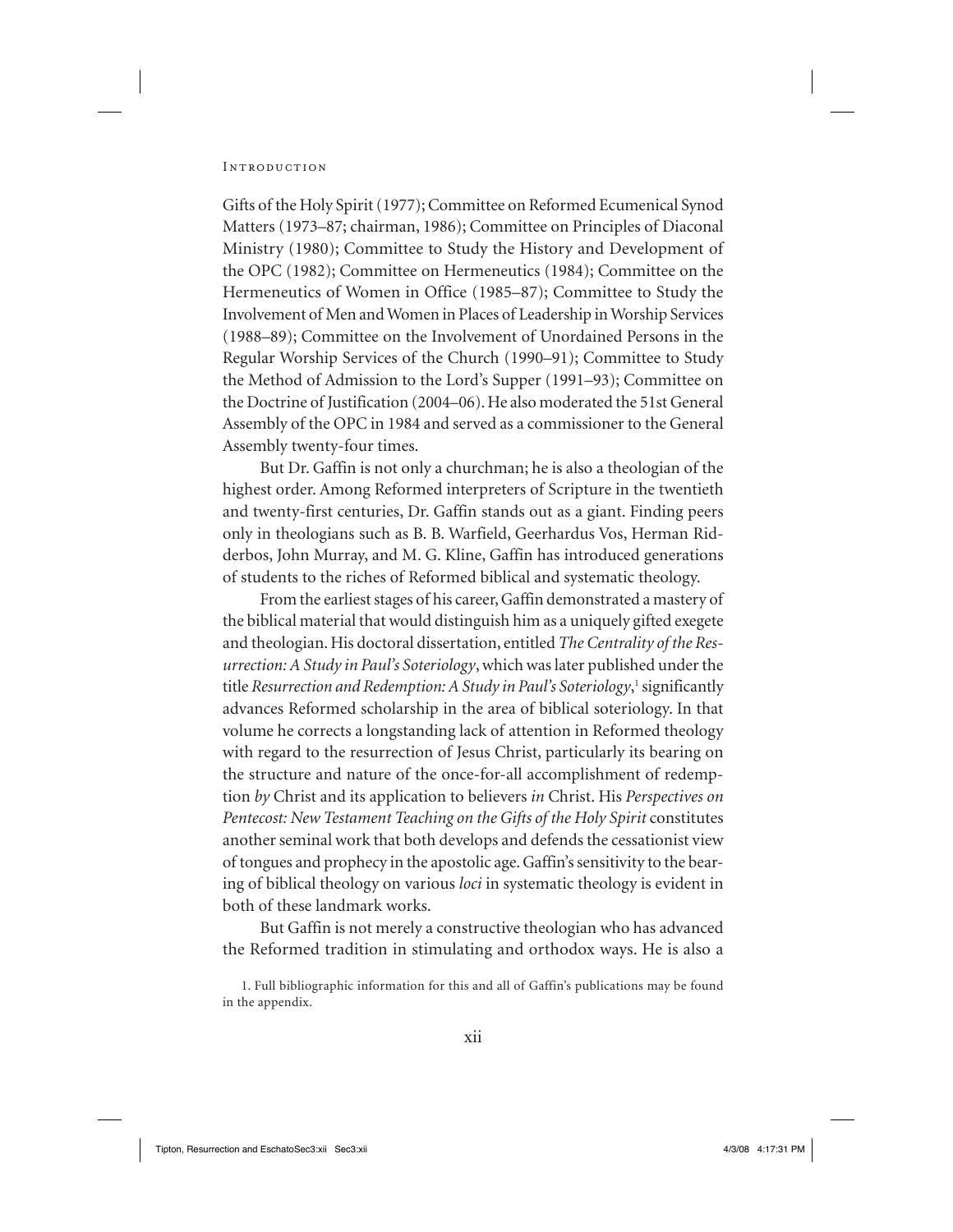### Introduction

polemicist for the orthodox doctrine of Scripture he learned from the founding faculty of Westminster Theological Seminary, particularly from the contributions of John Murray, E. J. Young (his father-in-law), and Cornelius Van Til in the original faculty symposium on Scripture, titled *The Infallible Word*. He has fought vigorously and consistently throughout his career against the inroads of doctrinal error in the forms of liberalism and neoorthodoxy. Gaffin's reviews of Deewey Beegle and Helmut Thielicke's works on Scripture (1964, 1965), along with his response to John Franke's Post-Conservative Evangelical paradigm (2003) supply bookends of sorts to a career of passionate defense of a Reformed doctrine of Scripture. His "Old Amsterdam and Inerrancy," now republished under the new title *God's Word in Servant Form: Abraham Kuyper and Herman Bavinck and the Doctrine of Scripture*, masterfully maps out a properly Chalcedonian and Reformed use of the incarnational analogy in the development of the doctrine of Scripture. In the past year he wrote the introduction to E. J. Young's republished collection of essays titled *The God-Breathed Scripture*, published by the Committee for the Historian of the Orthodox Presbyterian Church.

Additionally, Gaffin reviewed E. P. Sanders and James Dunn's versions of the so-called New Perspective on Paul (2000), demonstrating a keenly analytical mind that is uniquely capable of leveling penetrating criticisms of theological positions that depart in significant ways from biblical teaching. His recent volume, *By Faith Not by Sight: Paul and the Order of Salvation*, extends his critique of recent misinterpretations of Pauline theology and offers a constructive alternative based on careful biblical exegesis.

Representing Westminster's tradition in a unique way in the twentyfirst century, Dr. Gaffin bridges the present Westminster back to its founding faculty. Gaffin, as indicated earlier, studied under many of Westminster's original faculty members, and it is particularly through Murray and Van Til that he has developed, and continues to develop, theological distinctives found in the works of Geerhardus Vos and Herman Bavinck. Gaffin has given to students, both in written and oral form, a thoroughly non-speculative theology that is regulated by redemptive-historically conditioned exegesis. It is especially through the influence of Murray that Gaffin offers to the church an essentially *biblical* systematic theology.

Through his forty-three years of teaching at Westminster Theological Seminary, Dr. Gaffin has left an enduring legacy for the church of Jesus Christ. He has influenced thousands of students through his classroom